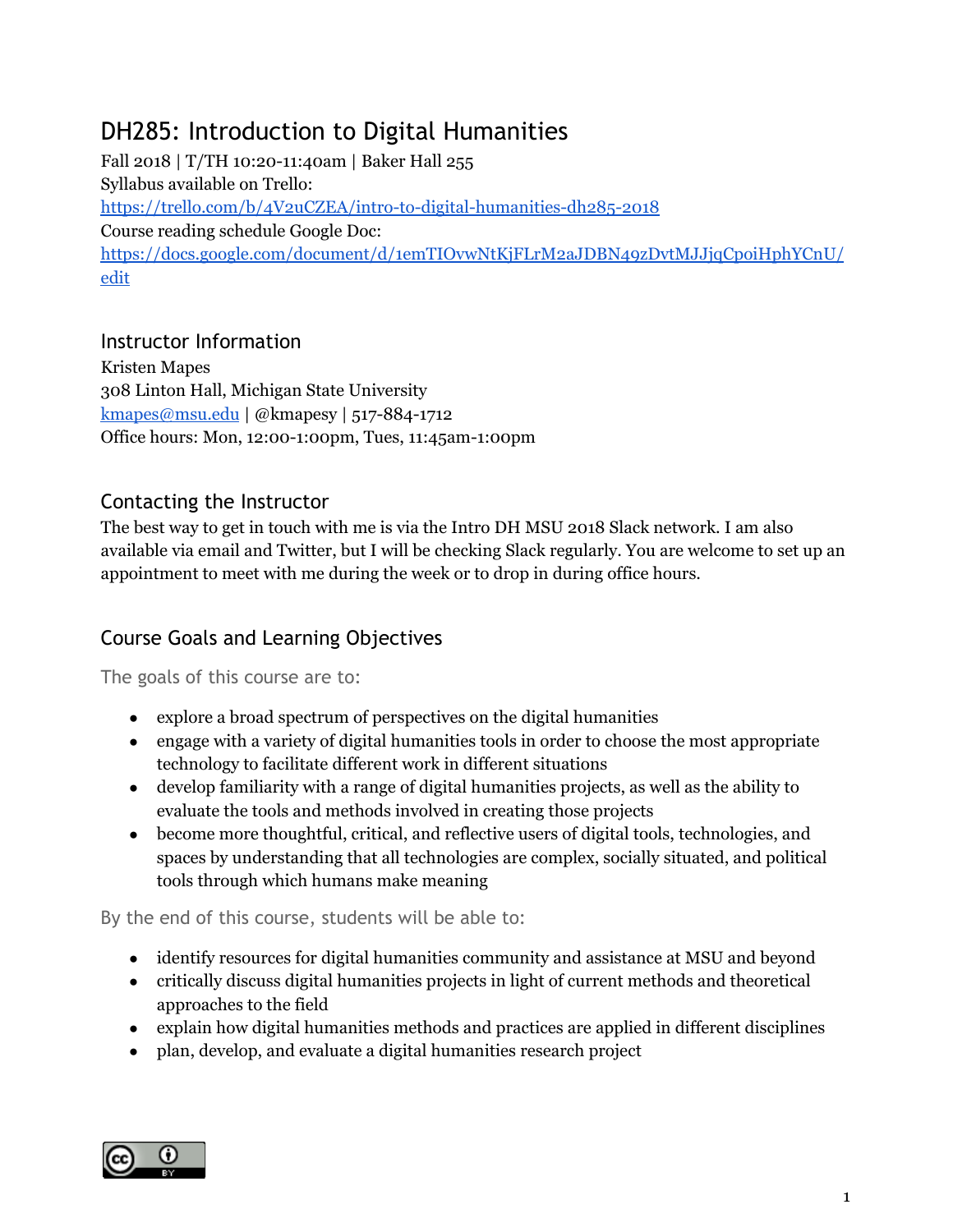# Required Materials

- *● The Harlem Renaissance: A Very Short Introduction*, Cheryl A. Wall, Oxford University Press, 2016. ISBN: 9780199335558
- *Walking Harlem: The ultimate guide to the cultural capital of Black America*, Karen F. Taborn, Rutgers University Press, 2018. ISBN: 978-0813594576

# Assignments

| Disciplinary Presentation    | $10\%$ |
|------------------------------|--------|
| Project critique (x4)        | 5%     |
| Exam                         | 20%    |
| <b>Final Project</b>         | 35%    |
| Attendance and Participation | 15%    |

# Grading Scale

This course uses MSU's 4.0 grading scale. Credit will not be awarded for a score below 1.0 (59% or below).

| 4.0 | 92-100% |
|-----|---------|
| 3.5 | 86-91%  |
| 3.0 | 80-85%  |
| 2.5 | 75-79%  |
| 2.0 | 70-74%  |
| 1.5 | 65-69%  |
| 1.0 | 60-64%  |

# Extra Credit

Opportunities to earn extra credit will be offered throughout the semester. These may include additional tutorials, workshop attendance, attending a digital humanities related lecture, etc. Opportunities will be made visible in the #general channel of Slack and a Google Calendar (https://www.google.com/calendar/embed?src=msu.edu\_5r2o0bgeqt6t1jp998p4augar4%40group .calendar.google.com&ctz=America/New\_York). A few opportunities will be listed in Trello directly under the "Extra Credit Opportunity" section.

In order to earn extra credit, you must attend one of these events (or another one that you get approval for in advance) and write up 4-5 sentences elaborating on something you learned during the event. Direct message me your write up in Slack.

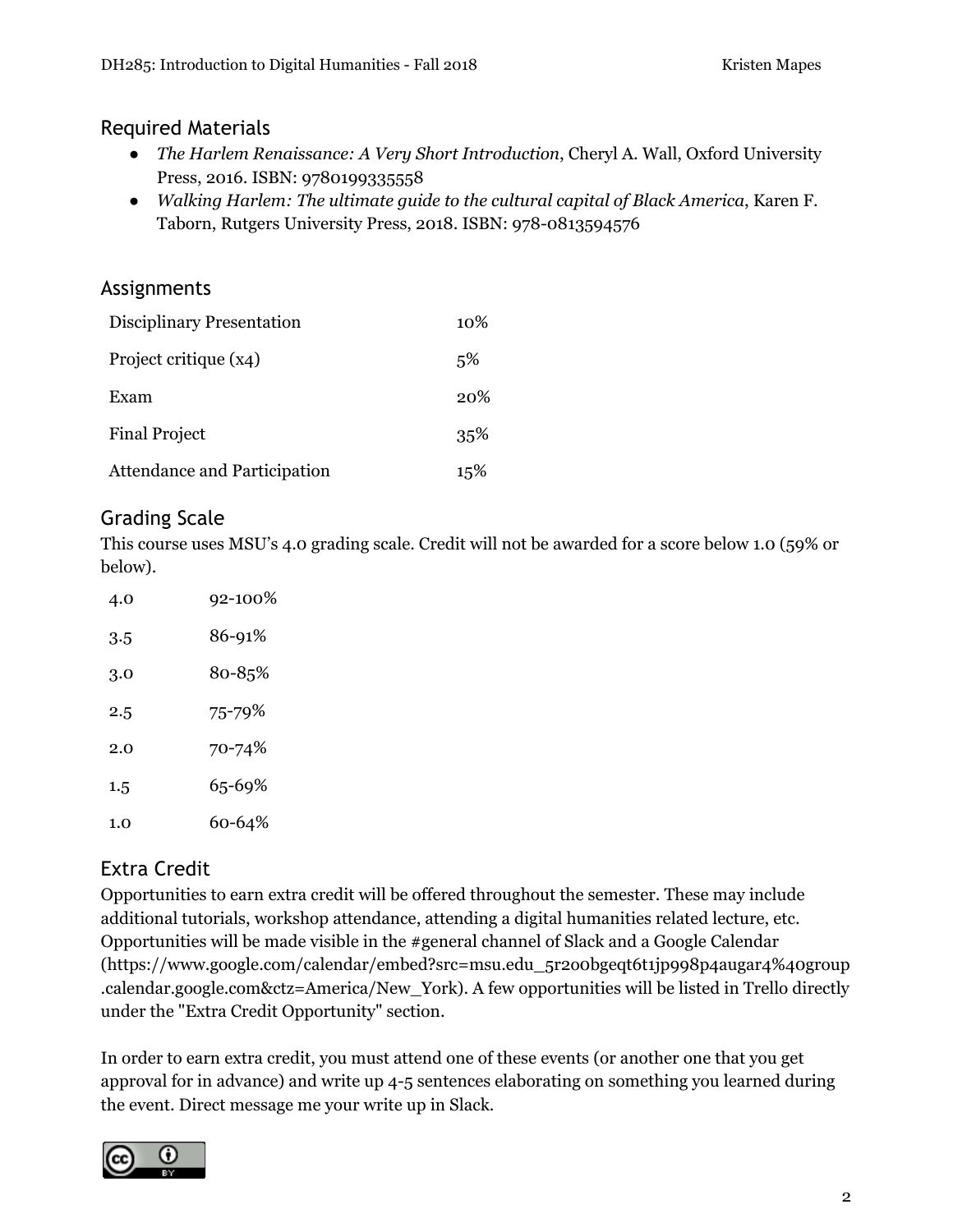Each extra credit activity you do will add 0.5% to your overall grade for the semester. You may earn up to 3% total in extra credit.

# Embedded Librarian

Throughout the course, Megan Kudzia, Digital Scholarship Librarian at MSU, will be available for assistance. She will attend a number of course sessions and be a fantastic resource as you work on your final projects. Feel free to ask her questions on Slack, via email (kudzia@mail.lib.msu.edu), and in person at the Main Library (make an appointment by clicking "Schedule [appointment"](http://libguides.lib.msu.edu/prf.php?account_id=85527) on this [page](http://libguides.lib.msu.edu/prf.php?account_id=85527).

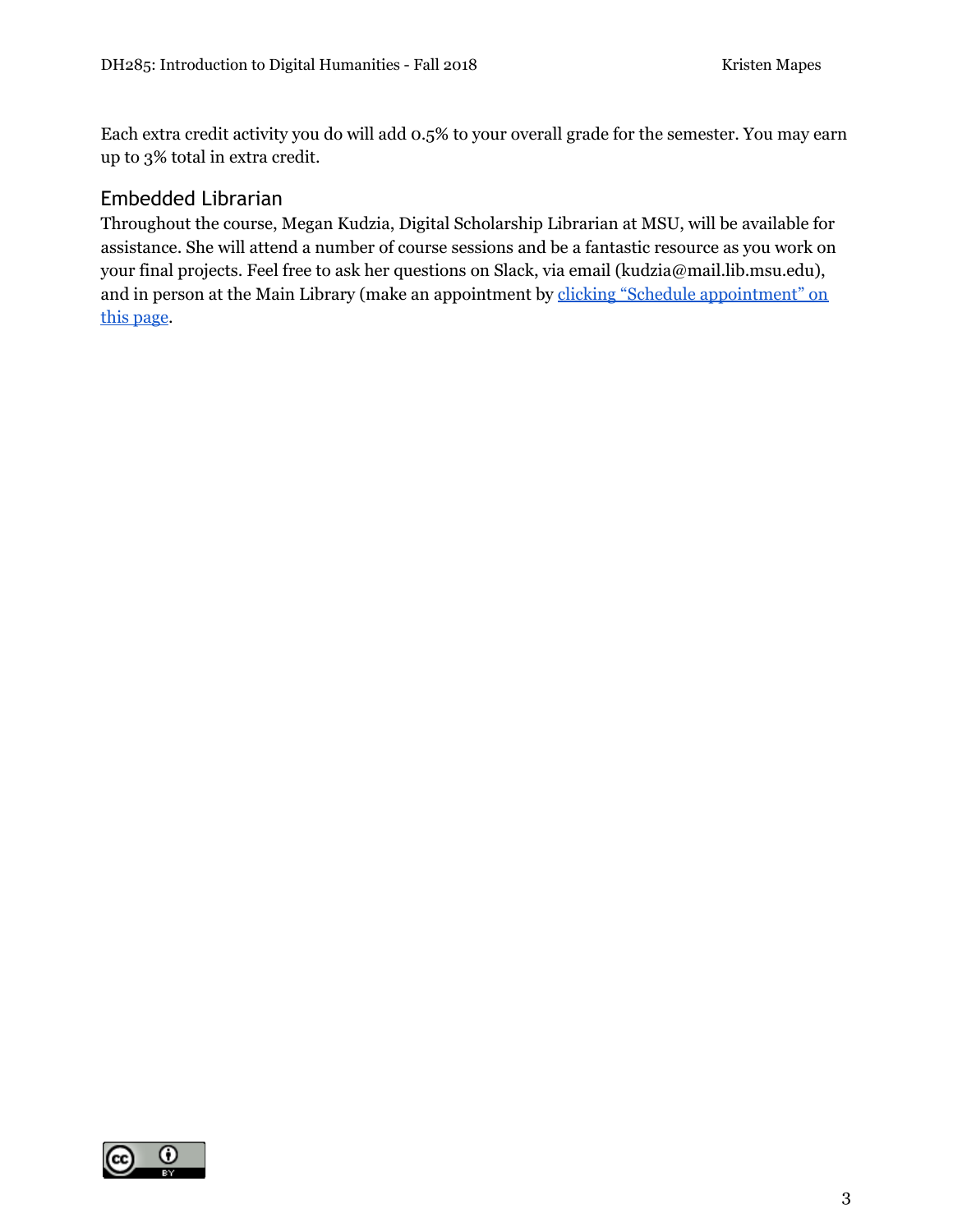# Course Policies

### **Course Technologies**

You will need to have access to certain digital technologies in order to complete your work. In some instances, these technologies may be new to you. You are responsible for making time to ramp up, troubleshoot, and learn. This activity will require your patience, can-do attitude, and sense of adventure.

- Access to [https://googleapps.msu.edu](https://googleapps.msu.edu/) for access course materials and complete your course work. You may also need access to a non-MSU google account at a couple of points. You may use your own Google account or create one specifically for the class.
- Your @msu.edu e-mail account. Check this email often (minimum every day).
- A **Slack** account. Sign up using this link: [*link redacted*]. You can access the team at introdhmsu2018.slack.com in a browser or by download the app on your computer and/or phone. Only your fellow classmates, our embedded librarian, and I will be able to see this channel, so it is relatively private. See Slack's getting [started](https://get.slack.help/hc/en-us/categories/360000049043-getting-started) guide for tips and tutorials about how to use Slack effectively for team communication.

If you are going to use a laptop or any other technology during class, make sure that it is not a distraction to yourself or others. Do not take phone calls, update your status, or text during class unless you have made arrangements with me ahead of time (due to some sort of emergency or care issue). Avoid using technology as a barrier to actively engaging during class. Instead, let it either augment our discussions or turn it off. You will need to have access to certain digital technologies in order to complete your work. In some instances, these technologies may be new to you. You are responsible for making time to ramp up, troubleshoot, and learn. This activity will require your patience, can-do attitude, and sense of adventure.

#### Attendance

Attendance is mandatory for this class. You are allowed two unexcused absences; further absences will result in the deduction of a third of a point from your final grade. If you miss a class, I do not need to know the reason why unless it is because of a death in the family or a religious holiday.

Lateness disrupts the entire class, especially in a small discussion course like ours. If you are more than 10 minutes late, I will mark it as half an absence.

#### Late Assignments

Assignments are due at the beginning of the class period on the day they are due. Any assignment turned in on the same day as the deadline but after the beginning of class will lose points. Assignments turned in later than the due date will not be accepted.

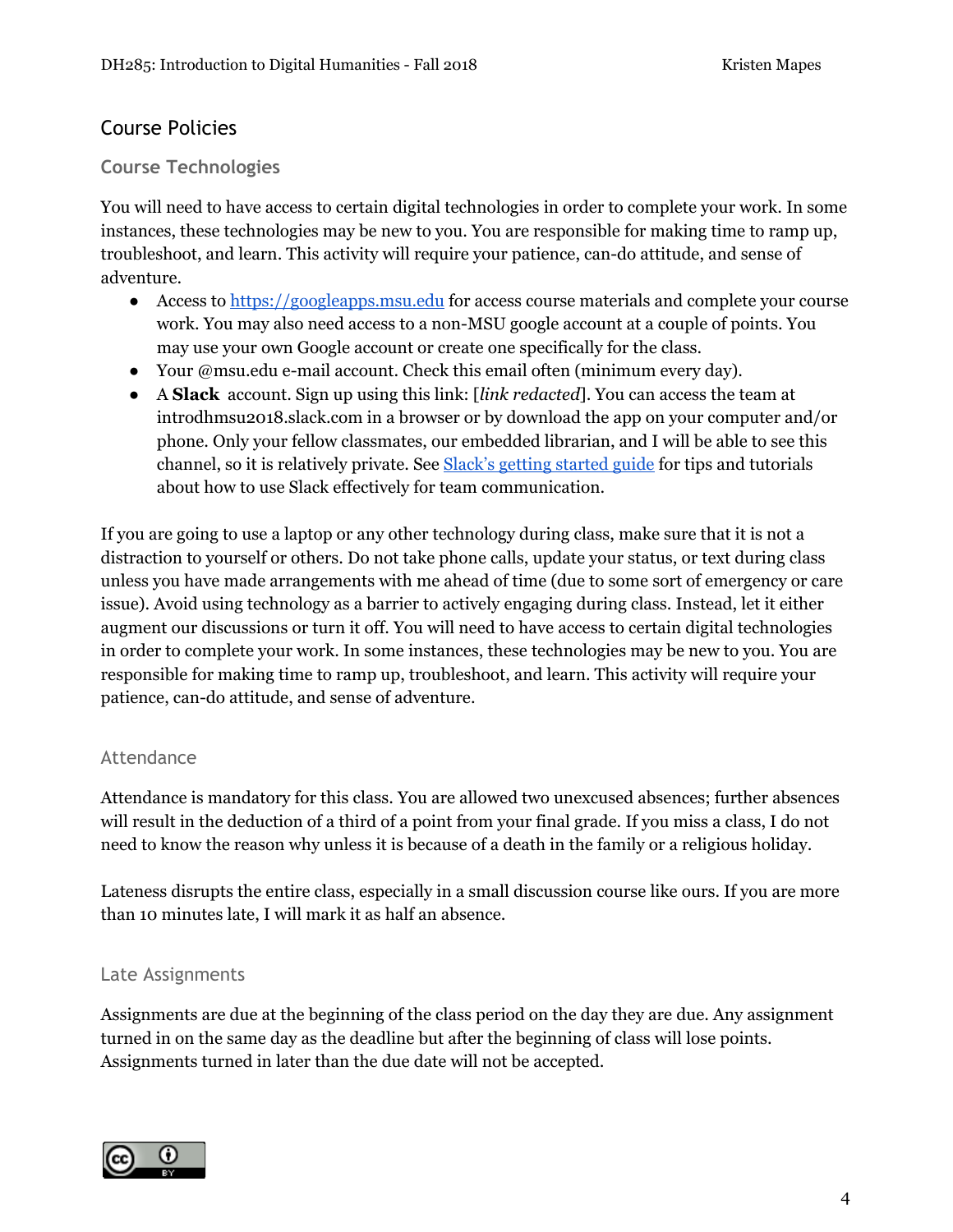#### Ethics and Academic Integrity

The work you submit must be produced originally for this class. An additional expectation is that you will follow this basic ethical obligation: You should credit others' contributions to your work. You should not claim, as your own, work (or writing) that is not your own. To do so is considered plagiarism. It is perfectly appropriate for you to borrow graphics, to quote passages, and to use ideas from others. However, whenever you do that, follow appropriate conventions for citing and using your sources. Procedures for responding to cases of academic honesty and possible repercussions are outlined in Spartan Life: Student [Handbook](http://splife.studentlife.msu.edu/) and Resource Guide.

#### Special Needs and Accommodations

To receive accommodation for any disability, students must first register with the Resource Center for Persons with Disabilities. The RCPD will request appropriate documentation and make a determination regarding the nature of the accommodation to which a student is entitled. The RCPD will then give the student a "visa" that specifies the kind of accommodation that may be provided. It is then the responsibility of the student seeking accommodation to present the visa to his/her instructor.

That said, we all learn in different ways and process information differently. Please talk to me as soon as possible about your individual learning needs and the ways in which we can accommodate you. Even if you do not have a documented disability, remember that there are support services available to you at MSU such as the Writing Center [\(http://writing.msu.edu\)](http://writing.msu.edu/) and the Neighborhood Resources Center [\(http://lrc.msu.edu](http://lrc.msu.edu/)).

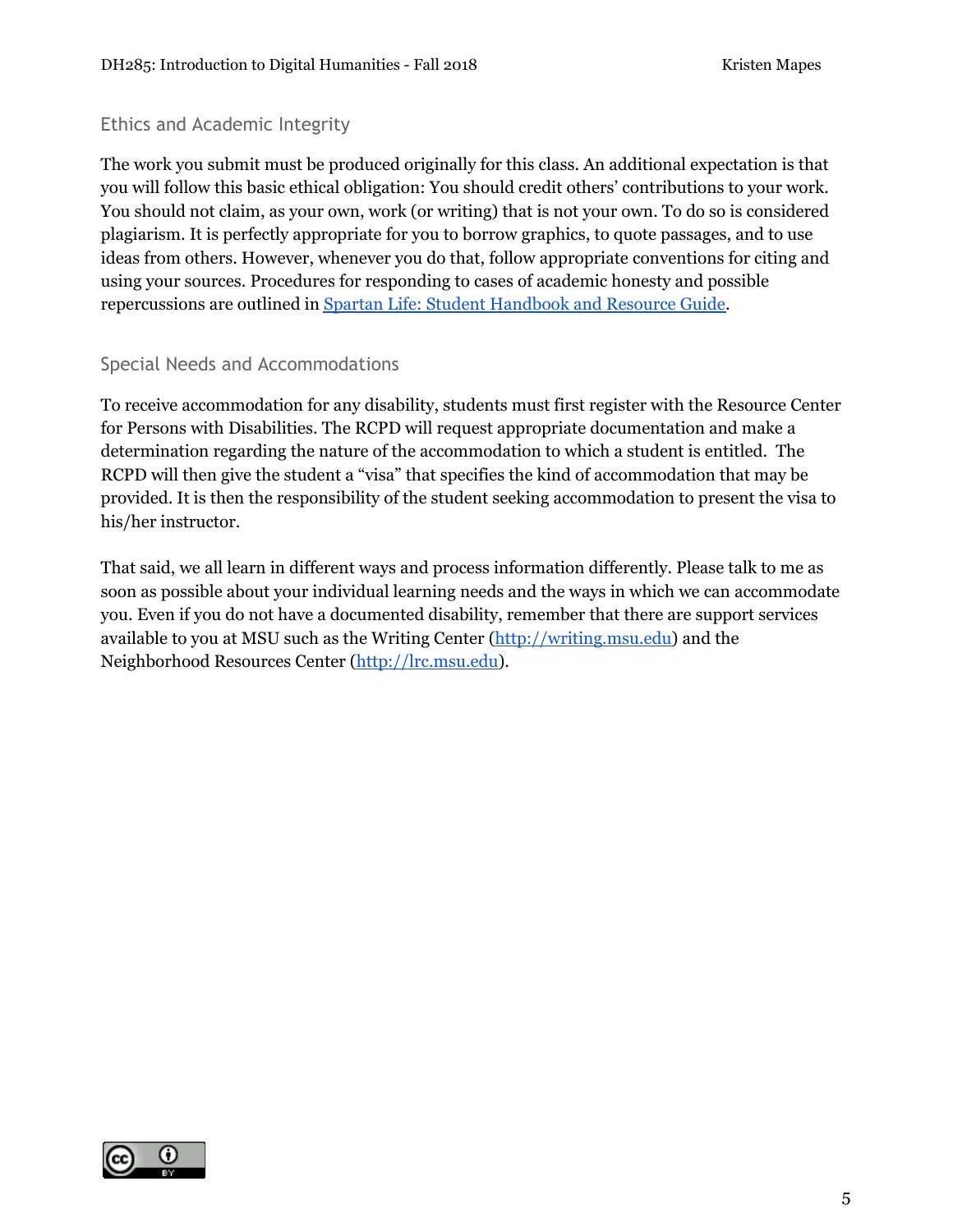# Assignments

Disciplinary Presentation (10%)

Present digital humanities approaches within a particular discipline. Each student will present on a different discipline and should include examples of several project examples in the presentation.

Plan a 5 minute presentation, which should address the following points:

- How has DH impacted this discipline?
- What methods does DH in this discipline use?
- What are some of the well known DH projects in the discipline?

The research done for this assignment will familiarize you with concrete examples and a range of approaches to DH from the traditional disciplines. Presentation experience will provide students with confidence in discussing DH trends.

See the Trello card for the assignment for discipline options and for research resources (<https://trello.com/c/YB3oND4y/34-disciplinary-presentation>).

Digital Humanities Project Critiques (4 over the course of the semester, 5% each)

Digital Humanities projects come in many forms, rely on a wide array of data types, and involve any manner of technologies. Becoming accustomed to navigating a project site and exploring how each project approached its data, process, and presentation is a crucial skill for this class.

Select any DH project you wish (except those that we have already analyzed in class). Explore the project goals, what type of data it used, how that data was found and/or transformed, what technologies were used, and why. Copy the Project Evaluation Template document ([go.cal.msu.edu/dhprojectevaltemplate\)](http://go.cal.msu.edu/dhprojectevaltemplate) and fill it out as you analyze the project. Include your own analysis of how successful you think the project was in achieving its aims, and why or why not.

This is a short, 1 page, report, so be concise and clear. At the top of your paper, be sure to include your name, the project title, primary authors/contributors, and the URL.

Exam (20%)

Final Project (35%)

Students may work in groups (size determined by topics and interests) or individually to examine a research question using digital humanities methods. Each group will be tasked with dividing duties according to each group member's strengths, selecting appropriate data and tools to conduct the research, and determining the deliverable type (e.g. multimedia website, map, network, etc).

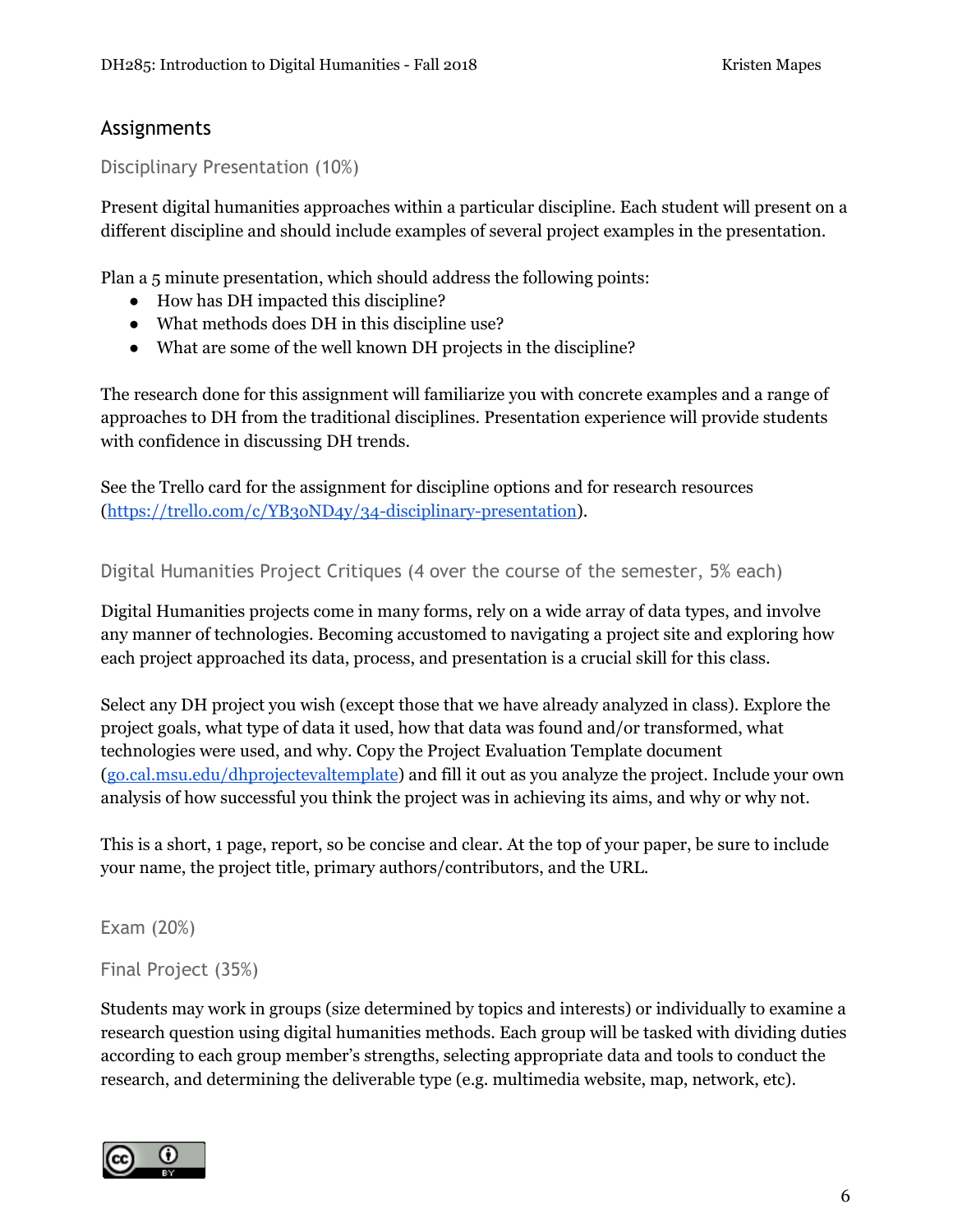During the semester, the following assignments will be due before the submission of the project on the final day of class.

- Project Ideas Research Questions Brainstorm ideas for the final project and start thinking about what research questions are behind your interest in these ideas. You should include at least two ideas. Bring the ideas written down with at least 2-3 sentences explaining the idea and the research interest behind it.
- Project Proposal (Draft and then Refined versions) Single page description of the research question being posed, ideas for where data to analyze will come from, proposed methods for analysis, and proposed final deliverable.
- Draft Presentation 5 minute presentation to the class as if you were giving the final presentation with the project as complete as possible at this time.. This presentation is to allow for feedback and advice from the rest of the class and the professor. The presentation should share the final deliverable, what it is meant to accomplish, and discuss challenge or problem areas where the group or individual could benefit from the collective assistance of the class.
- Project Presentation 7 minute presentation of the final project, including methodology, during the final class day

A full description of the final project requirements and grading criteria may be found here ([https://docs.google.com/document/d/1BeXQukxVsxF9agV-YIfQu6bz88D93bmNzc9ly6A9aUs/ed](https://docs.google.com/document/d/1BeXQukxVsxF9agV-YIfQu6bz88D93bmNzc9ly6A9aUs/edit) [it\)](https://docs.google.com/document/d/1BeXQukxVsxF9agV-YIfQu6bz88D93bmNzc9ly6A9aUs/edit)

### Attendance and Participation (15%)

Active participation in the course is required. See the attendance policy for information about absences and how they affect your grade. Come to class prepared to discuss the readings due that day and having explored the tools we will be learning. Plan on expressing your ideas, frustrations, questions, and confusions. This is a small, discussion based class, so we have the opportunity to delve deeply into issues. Participation also extends to the online portal to the course, the Intro DH MSU 2018 Slack network. You periodically will be required to post something in Slack before class about the readings and assignments. Doing so on time will count toward your overall participation grade. Slack is a fantastic resource for airing questions and comments and sharing ideas and resources that don't come up in class. Contributing to the conversation in Slack will help improve your participation grade.

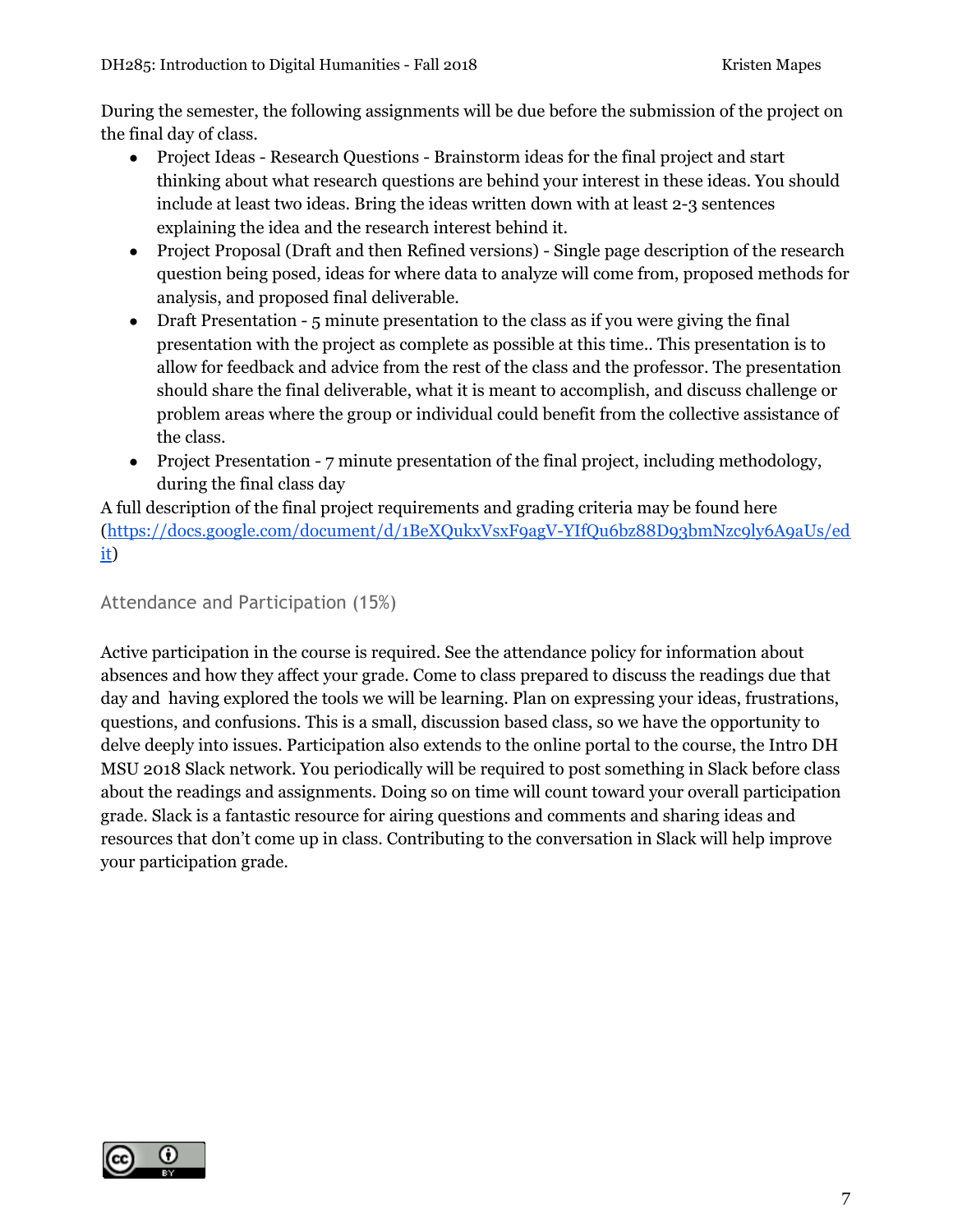# **Schedule**

*Also available in a table format [\(https://tinyurl.com/introdhschedule\)](https://tinyurl.com/introdhschedule), and in Trello ([go.cal.msu.edu/introdhsyllabus\)](http://go.cal.msu.edu/introdhsyllabus)*

**August 30 (Thurs) - Introduction**

Introductions and syllabus review. Brief tutorial on using the class technologies of Trello and Slack.

**September 4 (Tues) - Digital Humanities Intro and History**

Readings due [everyone reads]:

- "This is why we fight": Defining the values of the Digital Humanities, Lisa Spiro, *Debates in the Digital Humanities*, 2012, <http://dhdebates.gc.cuny.edu/debates/text/13>
- Making the case for the Black Digital Humanities, Kim Gallon, *Debates in the Digital Humanities*, 2016, <http://dhdebates.gc.cuny.edu/debates/text/55>
- How did they make that?, Miriam Posner,  $8/29/13$ , <http://miriamposner.com/blog/how-did-they-make-that/>
- How did they make that? The video!, Miriam Posner,  $4/17/14$ , <http://miriamposner.com/blog/how-did-they-make-that-the-video/>

Readings due [divided up so you only read one]:

- Humanities to digital humanities, Anne Burdick, Johanna Drucker, Peter Lunefeld, Todd Presner, Jeffrey Schnapp, *Digital\_Humanities*, MIT Press, 2012, p. 3-26 [available via MSU Libraries as ebook at [https://search-ebscohost-com.proxy2.cl.msu.edu/login.aspx?direct=true&db=e000xna&A](https://search-ebscohost-com.proxy2.cl.msu.edu/login.aspx?direct=true&db=e000xna&AN=513656&scope=site) [N=513656&scope=site](https://search-ebscohost-com.proxy2.cl.msu.edu/login.aspx?direct=true&db=e000xna&AN=513656&scope=site)]
- The humanities, done digitally, Kathleen Fitzpatrick, *Debates in the Digital Humanities*, 2012, <http://dhdebates.gc.cuny.edu/debates/text/30>
- The history of humanities computing, Susan Hockey, *A Companion to Digital Humanities*, 2004, [http://www.digitalhumanities.org/companion/view?docId=blackwell/9781405103213/978](http://www.digitalhumanities.org/companion/view?docId=blackwell/9781405103213/9781405103213.xml&chunk.id=ss1-2-1) [1405103213.xml&chunk.id=ss1-2-1](http://www.digitalhumanities.org/companion/view?docId=blackwell/9781405103213/9781405103213.xml&chunk.id=ss1-2-1)
- What is digital humanities and what's it doing in English departments?, Matthew G. Kirschenbaum, *Debates in the Digital Humanities*, 2012, <http://dhdebates.gc.cuny.edu/debates/text/38>

**September 6 (Thurs) - Text, Part 1: Text Data, Digitization, and OCR - Class in Library (3 West Instruction Room)**

Class will take place in the Main Library, 3 West Instruction Room. We will meet with Ruth Ann Jones, Special Collections Librarian, to see several physical materials from our time period and to discuss digitization processes and challenges.

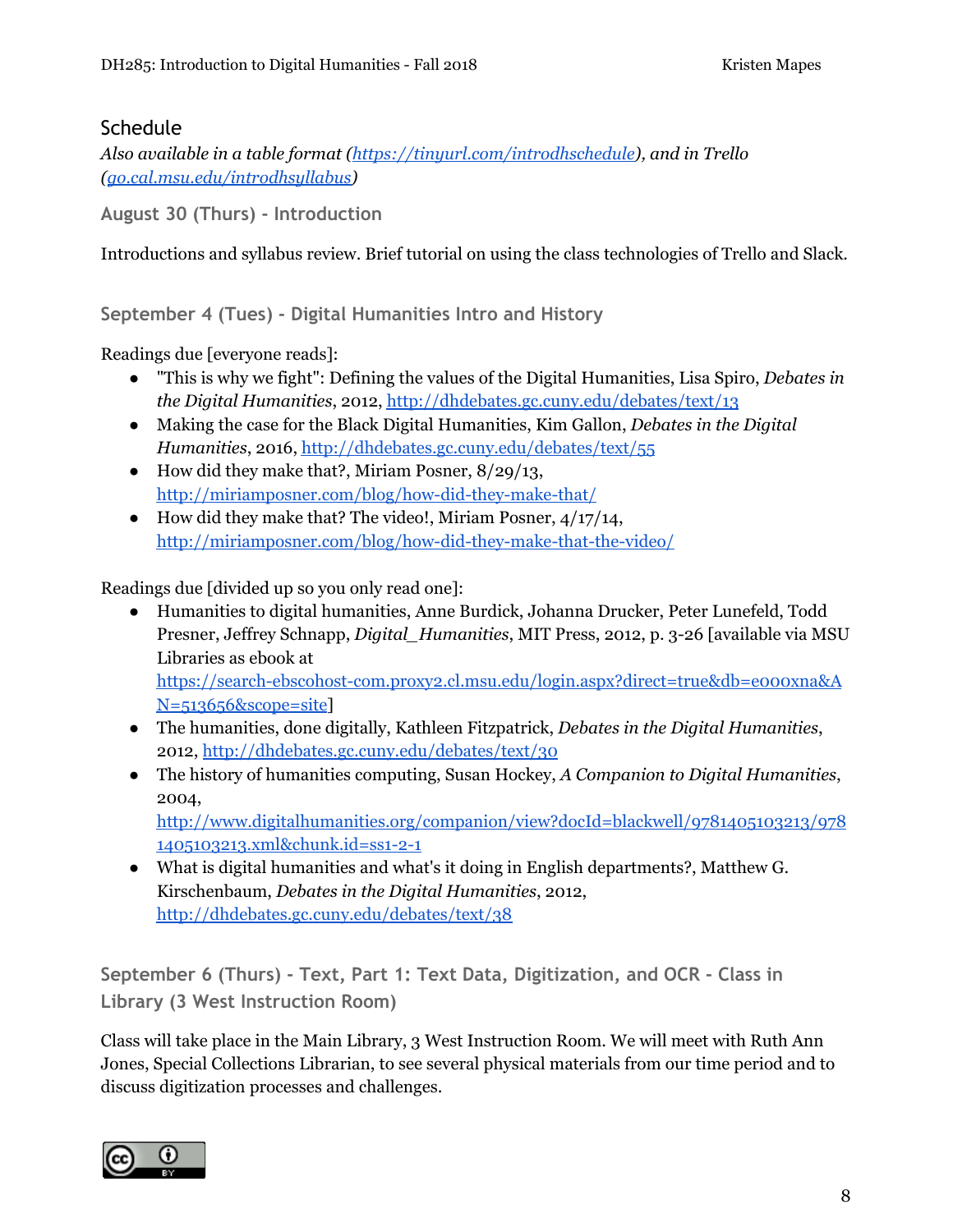Directions: From the Main Library lobby, go west toward the library coffee shop. Before you get there, look for the elevator on your left. Exiting on the third floor, look to the left for a sign "3 West Instruction Room" hanging from the ceiling.

Readings due:

- Introduction, *Metadata*, Jeffrey Pomerantz, MIT Press, 2015, p. 1-18 [available via MSU Libraries as an ebook [http://catalog.lib.msu.edu/record=b12333917~S39a\]](http://catalog.lib.msu.edu/record=b12333917~S39a)
- Introduction: The Harlem Renaissance as history, memory, and myth, Jeffrey B. Ferguson, *The Harlem Renaissance: A brief history with documents*, Bedford/St. Martin's Press, 2008, p. 1-34, 188-189 [see upload in Slack]

Projects to explore:

- Chronicling America, [http://chroniclingamerica.loc.gov](http://chroniclingamerica.loc.gov/)
- Black Quotidian, Matthew Delmont, <http://blackquotidian.com/anvc/black-quotidian>

# **September 11 (Tues) - Text, Part 2: Text Analysis**

#### **Assignment due:** Project critique 1

Readings due:

- When the Negro was in vogue, *The Harlem Renaissance: A Very Short Introduction*, Cheryl A. Wall, Oxford University Press, 2016, p. 1-21
- "The New Negro", Alain Locke [see Slack for pdf], p.47-56
- Pitfalls of using Google N-Gram to study language, Sarah Zhang, *Wired*, 2015, <https://www.wired.com/2015/10/pitfalls-of-studying-language-with-google-ngram/>
- Seven ways humanists are using computers to understand texts, Ted Underwood, 2015, [http://tedunderwood.com/2015/06/04/seven-ways-humanists-are-using-computers-to-un](http://tedunderwood.com/2015/06/04/seven-ways-humanists-are-using-computers-to-understand-text/) [derstand-text/](http://tedunderwood.com/2015/06/04/seven-ways-humanists-are-using-computers-to-understand-text/)

In class, we will experiment with text analysis using Voyant [\(http://voyant-tools.org\)](http://voyant-tools.org/), Google N-Grams [\(https://books.google.com/ngrams/\)](https://books.google.com/ngrams/), and Juxta Commons (<http://juxtacommons.org/shares/yY6Wrj/sidebyside?docs=47,46&top=0>

# **September 13 (Thurs) - Doing Research**

Readings due:

- Inventing new selves, *The Harlem Renaissance: A Very Short Introduction*, Cheryl A. Wall, Oxford University Press, 2016, p. 22-43
- Harlem: City of dreams, *The Harlem Renaissance: A Very Short Introduction*, Cheryl A. Wall, Oxford University Press, 2016, p. 44-67
- Langston Hughes Just Got a Year Older, Jennifer Schuessler, *The New York Times*, 2018, <https://www.nytimes.com/2018/08/09/arts/langston-hughes-birth-date.html>

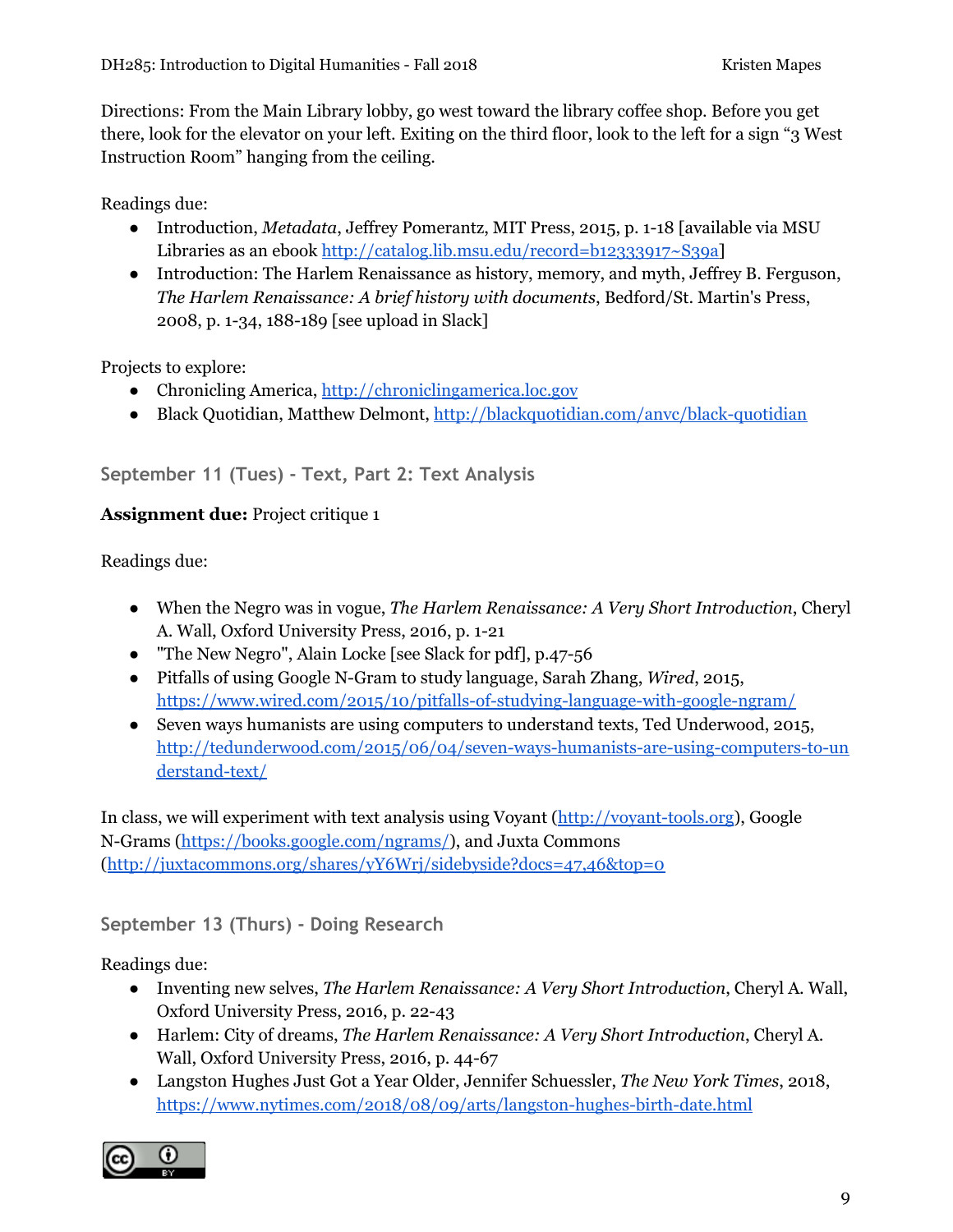Activity to do in advance of class:

● Chose one lightning round video to watch, and post a comment about it in the #classdiscussion Slack channel before class. What is the project and what is it trying to accomplish? National Endowment for the Humanities Office of Digital Humanities Lighting Round Videos:

[https://www.neh.gov/divisions/odh/featured-project/lightning-round-videos-project-pres](https://www.neh.gov/divisions/odh/featured-project/lightning-round-videos-project-presentations-the-2018-odh-project-directors-meeting) [entations-the-2018-odh-project-directors-meeting](https://www.neh.gov/divisions/odh/featured-project/lightning-round-videos-project-presentations-the-2018-odh-project-directors-meeting)

Websites to explore:

- NEH White Papers collection in Humanities Commons, <https://hcommons.org/deposits/?tag=neh+white+papers>
- Digital Humanities Now, [http://digitalhumanitiesnow.org](http://digitalhumanitiesnow.org/)
- Digital Humanities Awards, [http://dhawards.org](http://dhawards.org/)
- Digital Humanities Quarterly, <http://www.digitalhumanities.org/dhq/>
- Digital Scholarship in the Humanities, <https://browzine.com/libraries/118/journals/55262/issues/current> [available with MSU login]
- DH Commons, [http://dhcommons.org](http://dhcommons.org/)
- Digital Humanities Q&A, <http://digitalhumanities.org/answers/>
- HASTAC, [https://www.hastac.org](https://www.hastac.org/)

**September 18 (Tues) - Disciplinary Presentations**

#### **Assignment due**: Disciplinary Presentation

**September 20 (Thurs) - Design and the User: Accessibility and User Experience**

Readings due:

- Chapters 1, 6, & 7 in *A web for everyone: Designing accessible user experiences*, Sarah Horton, Rosenfeld Press, 2013, p. 1-10, 88-99, 104-122, [available via MSU Libraries as an e-book, [http://catalog.lib.msu.edu/record=b10853616~S39a\]](http://catalog.lib.msu.edu/record=b10853616~S39a)
- Ideologies of boring things: The internet and infrastructures of race, Emily Drabinski, *The LA Times Review of Books*, 2018, [https://lareviewofbooks.org/article/ideologies-of-boring-things-the-internet-and-infrastru](https://lareviewofbooks.org/article/ideologies-of-boring-things-the-internet-and-infrastructures-of-race) [ctures-of-race](https://lareviewofbooks.org/article/ideologies-of-boring-things-the-internet-and-infrastructures-of-race)

Project to explore:

● Black New Yorkers, [https://blacknewyorkers-nypl.org](https://blacknewyorkers-nypl.org/)

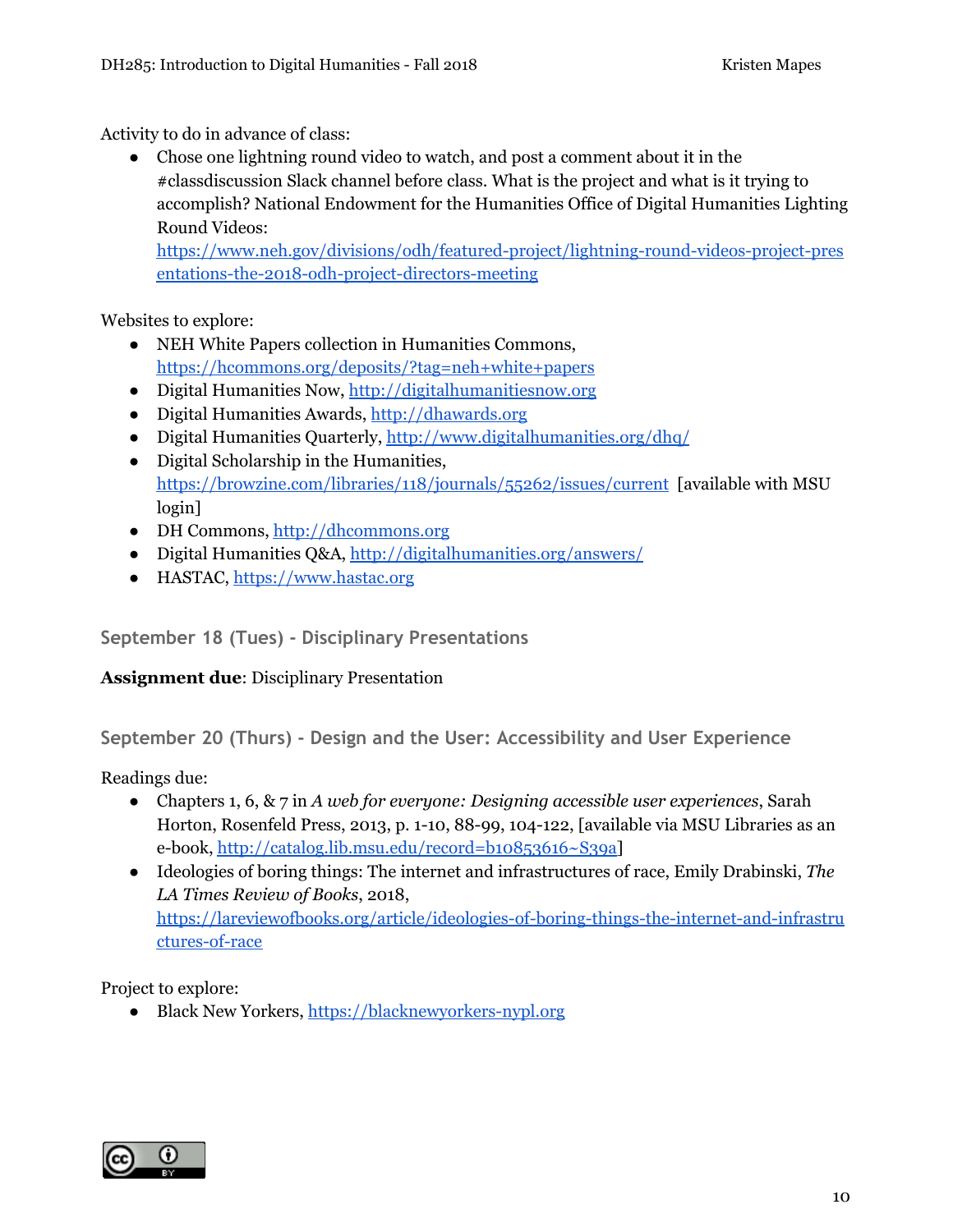**September 25 (Tues) - Project Work - Developing a Research Question - Class in Library (Digital Scholarship Lab)**

#### **Assignment Due**: Project Ideas - Research Questions

Class will take place in the Digital Scholarship Lab in the Main Library. During class, we will share our research question proposals and refine our research questions together.

Class will finish at 11:30 so anyone who is able can attend the Tool Time mini-workshop from 11:30-12:00.

Readings due:

- Best practice principles of designing your first project, Jennifer Guiliano and Simon Appleford, *devdh*, 2013, <http://devdh.org/lectures/design/bestpractice/> [listen to the podcast as well as looking at the slides]
- Research Questions section, *Choosing and using sources: A guide to academic research*, <https://ohiostate.pressbooks.pub/choosingsources/>

**September 27 (Thurs) - The Green Book**

#### Guest speaker: Derrick Adams (TBC)

For the first 45 minutes of class, we will discuss the Green Book and digital projects associated with it. In anticipation of class, read the following article about it, listen to the podcast, and explore the three projects.

Green Book article & podcast:

- The Negro Motorist Green Book and Black America's Perpetual Search For A Home, Carvell Wallace, *The Toast*, <http://the-toast.net/2016/06/29/the-negro-motorist-green-book/>, 6/29/2016
- The Green Book, *BBC Radio 4*, [https://www.bbc.co.uk/programmes/b083p88f,](https://www.bbc.co.uk/programmes/b083p88f) 4/1/2018

Green Book projects:

- The Negro Travelers' Green Book, University of South Carolina Libraries, <https://delphi.tcl.sc.edu/library/digital/collections/greenbook.html>
- Navigating the Green Book, New York Public Library, <http://publicdomain.nypl.org/greenbook-map/>
- Ramsey, Calvin Alexander, and Becky Wible Searles, The Green Book Chronicles: Connecting with Victor Green's Travel Guides during Jim Crow America, <https://greenbookchronicles.com/>

For the last 30 minutes of class, we will Skype in Derrick Adams, a NYC-based artist who just completed an exhibit inspired by the Green Book. In advance of the class, read the following article

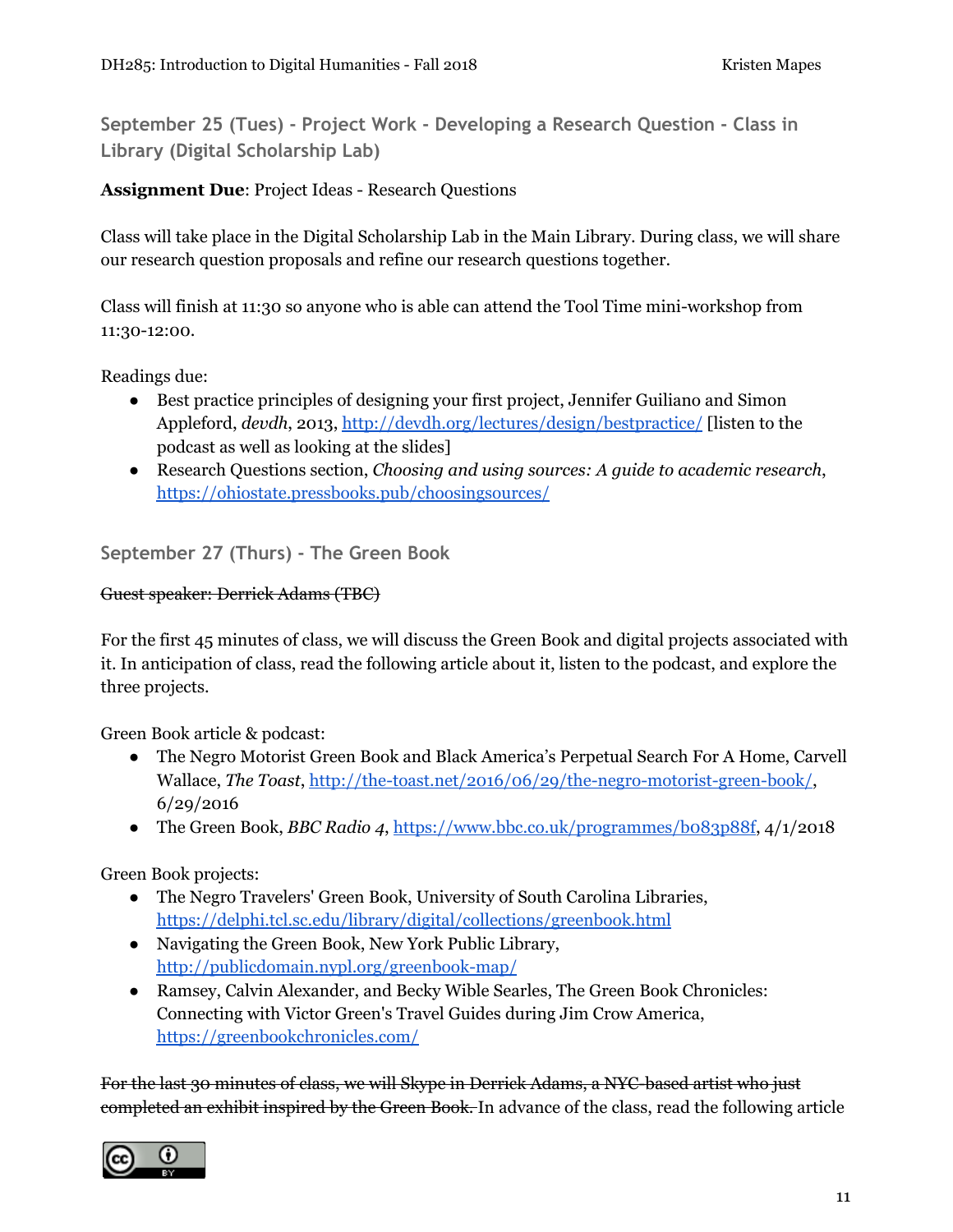about the exhibit and explore both the exhibit's website and his website. Post a question for him in the #classdiscussion channel of Slack.

Derrick Adams article and links:

- Mendelsohn, Meredith, How an Artist Learned About Freedom From 'The Negro Motorist Green Book', *The New York Times*, [https://www.nytimes.com/2018/01/19/arts/design/how-an-artist-learned-about-freedom](https://www.nytimes.com/2018/01/19/arts/design/how-an-artist-learned-about-freedom-from-the-negro-motorist-green-book.html)[from-the-negro-motorist-green-book.html](https://www.nytimes.com/2018/01/19/arts/design/how-an-artist-learned-about-freedom-from-the-negro-motorist-green-book.html), 1/19/2018
- Museum of Arts and Design, Derrick Adams: Sanctuary, <https://madmuseum.org/exhibition/derrick-adams-sanctuary>
- Derrick Adams, <http://www.derrickadams.com/>

# **October 2 (Tues) - Visualization**

Readings due:

- Graphic provocations: What do digital humanists want from visualization?, Johanna Drucker, Susan Hockey Lecture in Digital Humanities, University College London, 2016, <https://www.ucl.ac.uk/dh/events/SusanHockeyLecture/2016>
- Feminist data visualization; Or, the shape of history, Lauren F. Klein, 2017, <http://lklein.com/2017/01/feminist-data-visualization-or-the-shape-of-history/>
- What can data visualization learn from feminism?, Paxtyn Merten, *Storybench*, 2018, <http://www.storybench.org/can-data-visualization-learn-feminism/>

Visualizations to explore:

- David Rumsey digitized visualizations: [https://www.davidrumsey.com/luna/servlet/view/search/?&q=subject%3D%22data+visua](https://www.davidrumsey.com/luna/servlet/view/search/?&q=subject%3D%22data+visualization%22+LIMIT%3ARUMSEY%7E8%7E1) [lization%22+LIMIT%3ARUMSEY%7E8%7E1](https://www.davidrumsey.com/luna/servlet/view/search/?&q=subject%3D%22data+visualization%22+LIMIT%3ARUMSEY%7E8%7E1)
- W.E.B. Du Bois's Little-Known, Arresting Modernist Data Visualizations of Black Life for the World's Fair of 1900, Maria Popova, *Brain Pickings*, 2017, <https://www.brainpickings.org/2017/10/09/w-e-b-du-bois-diagrams/>

**October 4 (Thurs) - Image Analysis - Class in Library (Digital Scholarship Lab)**

#### **Assignment due**: Project critique 2

We will have a guest, Scott Schopieray, in class to discuss large scale image analysis and to showcase how to conduct it and show it in the 360 Room.

Readings due:

- What is Africa to me?, The *Harlem Renaissance: A Very Short Introduction*, Cheryl A. Wall, Oxford University Press, 2016, p. 68-87
- Distant Viewing: Analyzing Large Visual Corpora, Lauren Tilton and Taylor Arnold, 2018, <https://www.distantviewing.org/pdf/distant-viewing.pdf>

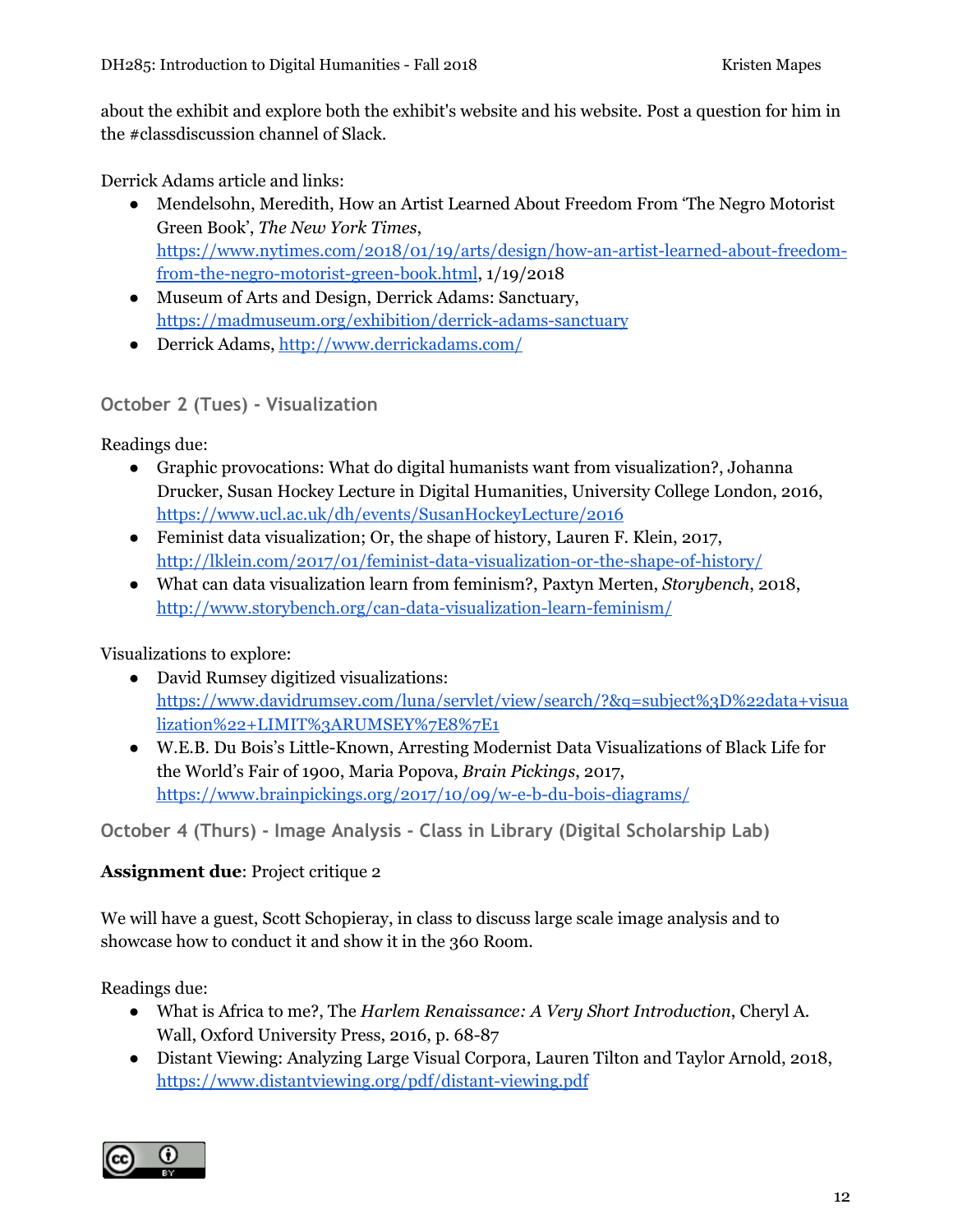Projects to review:

- Robots Reading Vogue, Yale University, <http://dh.library.yale.edu/projects/vogue/colormetricspace/>
- On Broadway, Software Studies Lab, <http://www.on-broadway.nyc/>
- Distant Viewing Lab, <https://www.distantviewing.org/>

Film for analysis - [https://nmaahc.si.edu/object/nmaahc\\_2015.167.5.1abc](https://nmaahc.si.edu/object/nmaahc_2015.167.5.1abc)

**October 9 (Tues) - Mapping, Part 1**

Readings and podcasts due:

- Gaps in the Map: Why We're Mapping Everything, and Why Not Everything Can, or Should, be Mapped, Shannon Mattern, September 18, 2015, [http://www.wordsinspace.net/shannon/2015/09/18/gaps-in-the-map-why-were-mapping](http://www.wordsinspace.net/shannon/2015/09/18/gaps-in-the-map-why-were-mapping-everything-and-why-not-everything-can-or-should-be-mapped/)[everything-and-why-not-everything-can-or-should-be-mapped/](http://www.wordsinspace.net/shannon/2015/09/18/gaps-in-the-map-why-were-mapping-everything-and-why-not-everything-can-or-should-be-mapped/)
- A brief history of redlining, part 1, *Stuf you missed in history class*, 2015, <https://www.missedinhistory.com/podcasts/a-brief-history-of-redlining-part-1.htm>
- A brief history of redlining, part 2, *Stuf you missed in history class*, 2015, <https://www.missedinhistory.com/podcasts/a-brief-history-of-redlining-part-2.htm>

Projects to explore:

- Mapping the Second Ku Klux Klan, 1915-1940, Virginia Commonwealth University, <https://labs.library.vcu.edu/klan/>
- Mapping Inequality, Redlining in New Deal America, University of Richmond, <https://dsl.richmond.edu/panorama/redlining/#loc=4/36.71/-96.93&opacity=0.8>
- Monroe Work Today, <http://www.monroeworktoday.org/>

**October 11 (Thurs) - Mapping, Part 2**

Guest: Erin White, from the Mapping the Second KKK project and Virginia Commonwealth University Libraries

Before class:

• Review the Mapping the Second Ku Klux Klan project ([https://labs.library.vcu.edu/klan/\)](https://labs.library.vcu.edu/klan/) and come up with one question to ask Erin White about it. Post your question in the #classdiscussion channel in Slack *before* class.

During the first half of class, we will spend time looking at the Digital Harlem project in depth.

During the second half of class, we will Skype in Erin White from Virginia Commonwealth University and the Mapping the Second KKK project for thirty minutes to learn about the history of the project and a look behind the scenes and to ask questions.

Readings due:

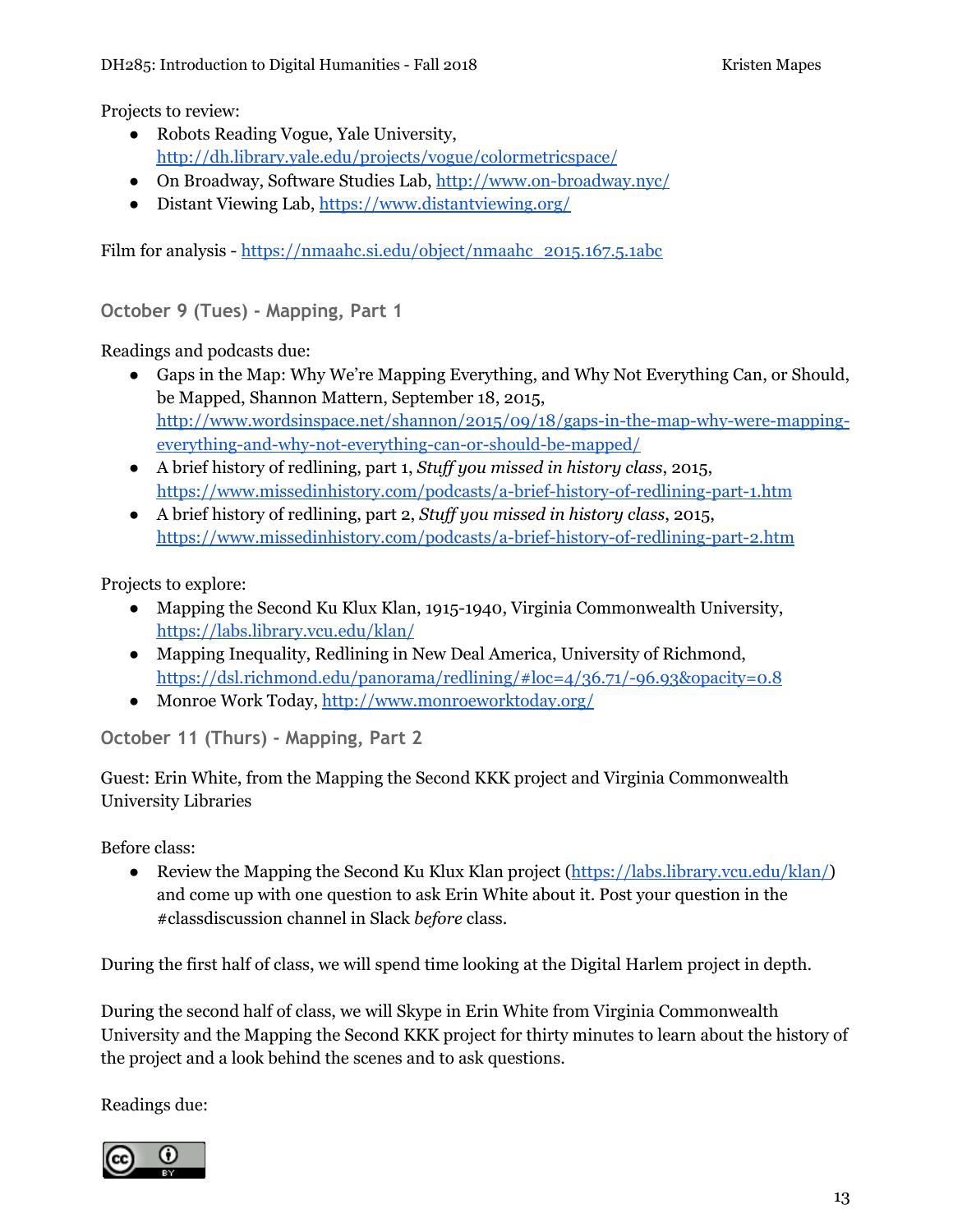- Strong roots sink down, and Epilogue, *The Harlem Renaissance: A Very Short Introduction*, Cheryl A. Wall, Oxford University Press, 2016, p. 88-109, 110-116
- Mapping a Riot, Harlem 1935, Stephen Robertson, 2016, <http://raceriothistorytoday.weebly.com/blog/mapping-a-riot-harlem-1935>

Project to explore:

● Digital Harlem, [http://digitalharlem.org](http://digitalharlem.org/)

**October 16 (Tues) - Network Analysis, Part 1**

#### **Assignment due:** Project critique 3

Readings due:

- Using metadata to find Paul Revere, Kieran Healy, 2013, <http://kieranhealy.org/blog/archives/2013/06/09/using-metadata-to-find-paul-revere/>
- Definitions, *Metadata*, Jeffrey Pomerantz, MIT Press, 2015, p. 19-64 [available via MSU Libraries as an ebook, [http://catalog.lib.msu.edu/record=b12302372~S39a\]](http://catalog.lib.msu.edu/record=b12302372~S39a)
- Use Metadata, *Metadata*, by Jeffrey Pomerantz, MIT Press, 2015, p. 117-131 [available via MSU Libraries as an ebook, <http://catalog.lib.msu.edu/record=b12302372~S39a>]
- Claude McKay: New Site, Expanded Project (with Network Diagrams), Amardeep Singh, 2016,

<http://www.electrostani.com/2016/11/claude-mckay-new-site-expanded-project.html>

Project to explore:

● Claude McKay's Early Poetry (1911-1922): A Digital Collection, Amardeep Singh, <https://scalar.lehigh.edu/mckay/index>

**October 18 (Thurs) - Network Analysis, Part 2**

Readings due:

● The Semantic Web, *Metadata*, Jeffrey Pomerantz, MIT Press, 2015, p. 152-186 [available via MSU Libraries as an ebook, <http://catalog.lib.msu.edu/record=b12302372~S39a>]

Project to explore:

• Linked Jazz, [https://linkedjazz.org](https://linkedjazz.org/)

Listen to one of the podcasts from the list and write a 3 sentence response in #classdiscussion & plan to share what it was about with the class.

Podcasts to listen to:

● Frankie Manning and the Lindy Hop, Parts 1 and 2, *Stuf you missed in history class*, 2015, [http://www.missedinhistory.com/podcasts/frankie-manning-and-the-lindy-hop-part-1.ht](http://www.missedinhistory.com/podcasts/frankie-manning-and-the-lindy-hop-part-1.htm) [m](http://www.missedinhistory.com/podcasts/frankie-manning-and-the-lindy-hop-part-1.htm) AND

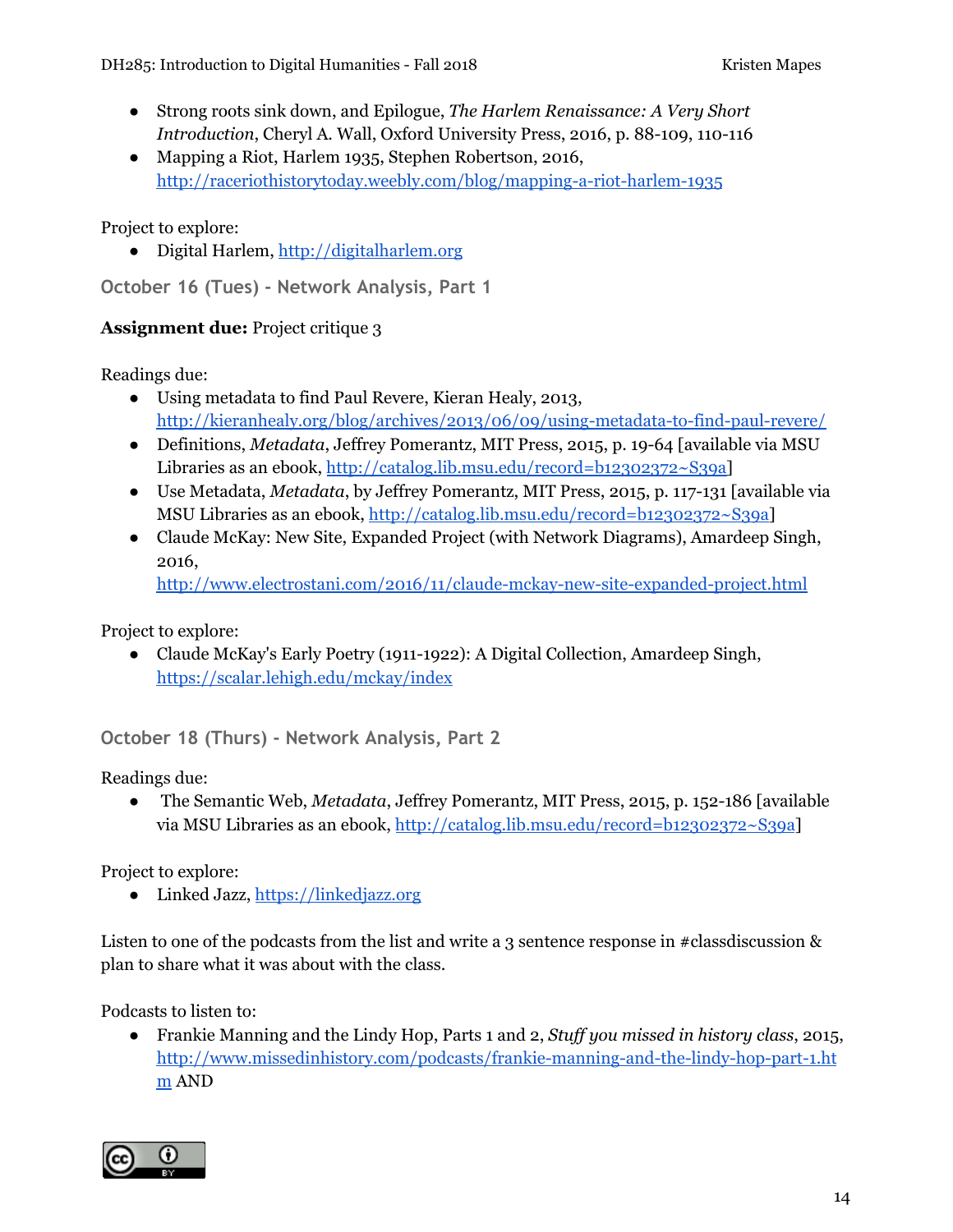[http://www.missedinhistory.com/podcasts/frankie-manning-and-the-lindy-hop-part-2.ht](http://www.missedinhistory.com/podcasts/frankie-manning-and-the-lindy-hop-part-2.htm) [m](http://www.missedinhistory.com/podcasts/frankie-manning-and-the-lindy-hop-part-2.htm)

- Bessie Coleman: Daredevil Aviatrix, *Stuf you missed in history class*, 2012, <https://www.missedinhistory.com/podcasts/bessie-coleman-daredevil-aviatrix.htm>
- Who was "Black Moses", *Stuf you missed in history class*, 2010, <https://www.missedinhistory.com/podcasts/who-was-black-moses.htm>
- Josephine Baker: The toast of Paris, *Stuf you missed in history class*, 2010, <https://www.missedinhistory.com/podcasts/josephine-baker-the-toast-of-paris.htm>
- The Harlem Hellfighters and Henry Johnson, *Stuf you missed in history class*, 2015, [https://www.missedinhistory.com/podcasts/the-harlem-hellfighters-and-henry-johnson.ht](https://www.missedinhistory.com/podcasts/the-harlem-hellfighters-and-henry-johnson.htm) [m](https://www.missedinhistory.com/podcasts/the-harlem-hellfighters-and-henry-johnson.htm)

**October 23 (Tues) - Project Work - Class in Library (Digital Scholarship Lab)**

# **Assignment due:** Project Proposal - Draft

Class will take place in the Digital Scholarship Lab in the Main Library. During class, we will share updates on our projects and work on them individually or in groups.

Class will finish at 11:30 so anyone who is able can attend the Tool Time mini-workshop from 11:30-12:00.

Readings due:

- Scholarly articles as sources, *Choosing and using sources: A guide to academic research*, <https://ohiostate.pressbooks.pub/choosingsources/chapter/scholarly-articles-as-sources/>
- News as a source, *Choosing and using sources: A guide to academic research*, <https://ohiostate.pressbooks.pub/choosingsources/chapter/news-as-a-source/>
- Data as sources, *Choosing and using sources: A guide to academic research*, <https://ohiostate.pressbooks.pub/choosingsources/chapter/data-as-sources/>

**October 25 (Thurs) - Text, Part 3: Topic Modeling**

Readings due:

● Topic modeling: A basic introduction, Megan R. Brett, Journal of Digital Humanities 2.1, 2012,

[http://journalofdigitalhumanities.org/2-1/topic-modeling-a-basic-introduction-by-megan](http://journalofdigitalhumanities.org/2-1/topic-modeling-a-basic-introduction-by-megan-r-brett/)[r-brett/](http://journalofdigitalhumanities.org/2-1/topic-modeling-a-basic-introduction-by-megan-r-brett/)

● Very basic strategies for interpreting results from Topic Modeling Tool, Miriam Posner and Andy Wallace, 2012,

[http://miriamposner.com/blog/very-basic-strategies-for-interpreting-results-from-the-topi](http://miriamposner.com/blog/very-basic-strategies-for-interpreting-results-from-the-topic-modeling-tool/) [c-modeling-tool/](http://miriamposner.com/blog/very-basic-strategies-for-interpreting-results-from-the-topic-modeling-tool/)

● Why I dig: Feminist approaches to text analysis, Lisa Marie Rhody, *Debates in Digital Humanities*, 2016, <http://dhdebates.gc.cuny.edu/debates/text/97>

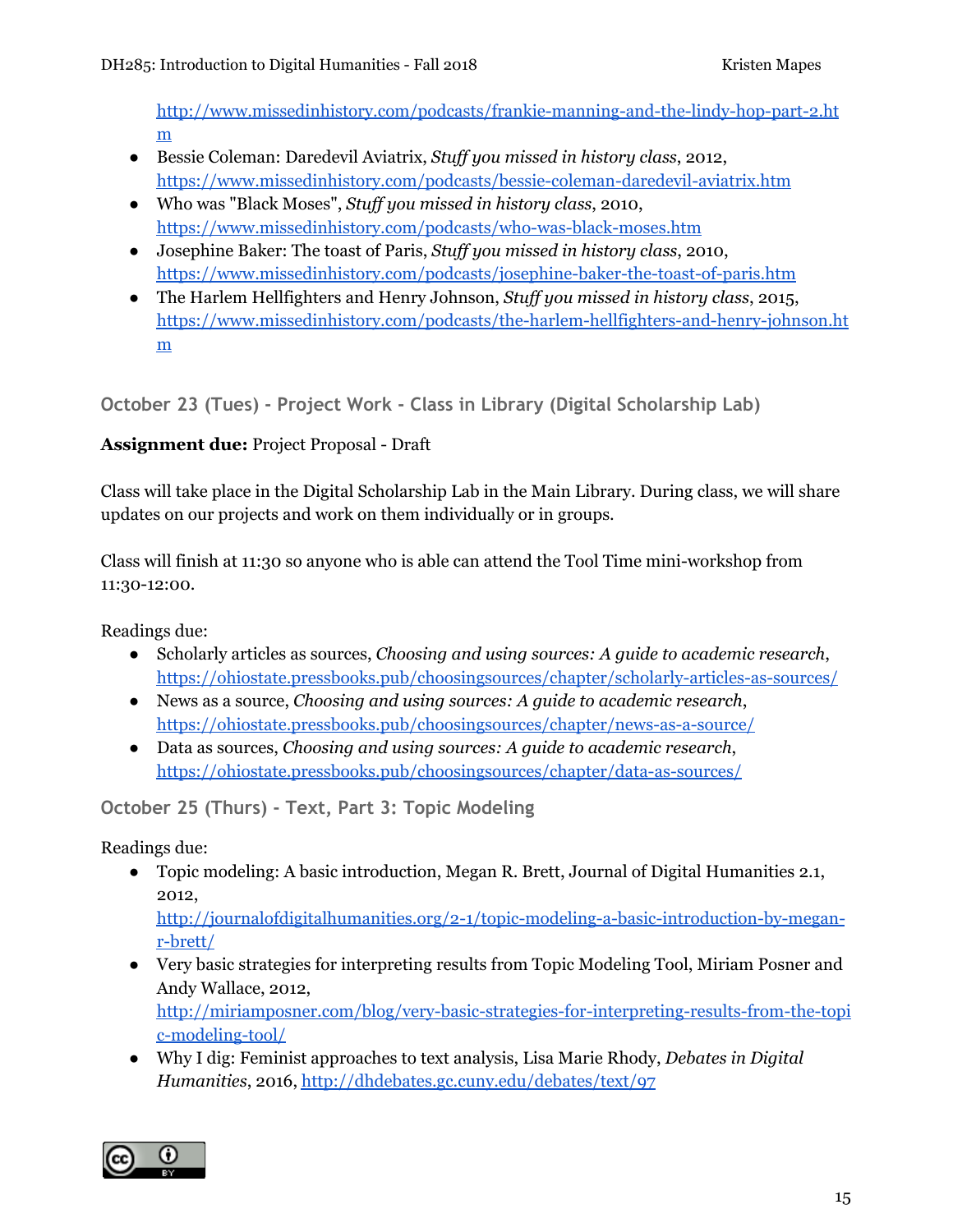Projects to review/explore:

● InPhO Topic Explorer, [https://www.hypershelf.org](https://www.hypershelf.org/) (not using because not working as of  $10/25/18$ 

In class, we will explore corpus creation with Zotero (https://www.zotero.org) and topic modeling with Voyant and Topic Modeling Tool

We will use *The Crisis* dataset for our analysis (see Slack for the files)

**October 30 (Tues) - Beyond 2D, Part 2: Not Just 3D**

*(Originally scheduled for 11/1 but moved for scheduling reasons)*

### **Class will be held in the Digital Scholarship Lab**

Readings due:

- Making virtual worlds, Christopher Johanson, *A new companion to digital humanities*, Susan Schreibman, Ray Siemens, and John Unsworth, eds. 2015, p. 110-126 [available via MSU Libraries as an ebook, <http://catalog.lib.msu.edu/record=b11860138~S39a>]
- 'Museum in a Box' Brings Interactive Museum Collections to Classrooms, Shaunacy Ferro, *Mental Floss*, 2018, [http://mentalfloss.com/article/555762/museum-box-brings-interactive-museum-collectio](http://mentalfloss.com/article/555762/museum-box-brings-interactive-museum-collections-classrooms) [ns-classrooms](http://mentalfloss.com/article/555762/museum-box-brings-interactive-museum-collections-classrooms)
- Hearing eugenics, *Sounding out!,* 2016, <https://soundstudiesblog.com/tag/vibrant-lives/>

Projects and materials to explore:

- The Roaring Twenties, <http://vectorsdev.usc.edu/NYCsound/777b.html>
- Augusta Savage 3d model, <https://sketchfab.com/models/bc354210a3d94e169e781b9fe4241ebf>
- Harlem Renai Lit, <https://sketchfab.com/models/389a8a7e081049f6852a9ec62e331e7d>
- Harlem Hall of Fame, <https://sketchfab.com/models/42fa2ad4f76f4e02bd6d7ca3938aa154>

**November 1 (Thurs) - Beyond 2D, Part 1: Virtual Reality and Reconstruction**

**Assignment due:** Project critique 4 (moved to November 8)

*(Originally scheduled for 10/30 but moved for scheduling reasons)*

#### **Class will be held in Linton Hall, Room 120**

Virtual Harlem and conversation with Bryan Carter (TBC)

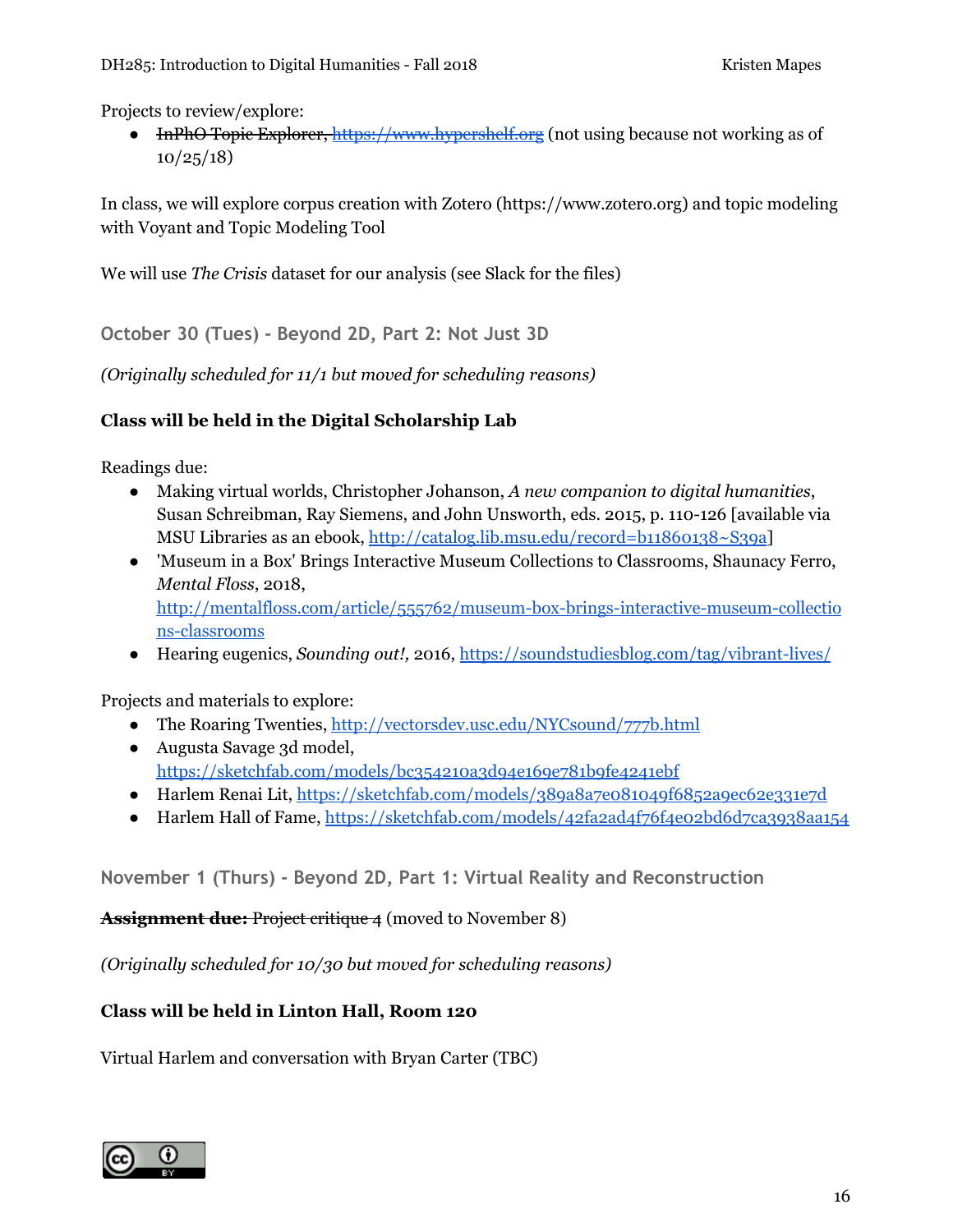Before class, you will need to go the Digital Scholarship Lab in the library to experience Virtual Harlem on the Oculus Rift in the Lab. Specifics about when you can do this will be forthcoming in October.

Readings due:

- The man who rebuilt 1920s Harlem in virtual reality, Craig S. Baker, *The Atlantic*, 2015, [http://www.theatlantic.com/technology/archive/2015/06/the-man-who-rebuilt-1920s-harl](http://www.theatlantic.com/technology/archive/2015/06/the-man-who-rebuilt-1920s-harlem-in-virtual-reality/396089/) [em-in-virtual-reality/396089/](http://www.theatlantic.com/technology/archive/2015/06/the-man-who-rebuilt-1920s-harlem-in-virtual-reality/396089/)
- Understanding virtual experiences by configuring them, Patricia Harkin, *Configuring history: Teaching the Harlem Renaissance through virtual reality cityscapes*, James J. Sosnoski, Patricia Harkin, and Bryan Carter, eds., Peter Lang Press, 2006, p. 15-29 [see Slack for upload]
- Virtual Harlem in the beginning: Retrospective reflections, Bryan Carter, *Configuring history: Teaching the Harlem Renaissance through virtual reality cityscapes*, James J. Sosnoski, Patricia Harkin, and Bryan Carter, eds., Peter Lang Press, 2006, p. 47-57 [see Slack for upload]
- The technologies used in the Virtual Harlem project, Jim Pyfer, *Configuring history: Teaching the Harlem Renaissance through virtual reality cityscapes*, James J. Sosnoski, Patricia Harkin, and Bryan Carter, eds., Peter Lang Press, 2006, p. 99-104 [see Slack for upload]

Materials to explore:

- Harlem Tour Ride, 2017, <https://www.youtube.com/watch?v=xOl3Xmfca2s>
- Abbyssinian Church, <https://sketchfab.com/models/6a797b70c8334ac29cb8d494e2a4db64>

**November 6 (Tues) - Annotation**

In class, we will explore annotation using Hypothesis [\(https://web.hypothes.is](https://web.hypothes.is/)), TEI (Text Encoding Initiative), and Neatline ([http://neatline.org](http://neatline.org/)).

Readings Due:

- How it feels to be colored me, Zora Neale Hurston, <https://genius.com/Zora-neale-hurston-how-it-feels-to-be-colored-me-annotated>
- TEI and XML Markup for absolute beginners, Fordham Graduate Student Digital Humanities Group, 2016, [https://fordhamgsdh.wordpress.com/2016/06/16/tei-and-xml-markup-for-absolute-begin](https://fordhamgsdh.wordpress.com/2016/06/16/tei-and-xml-markup-for-absolute-beginners/) [ners/](https://fordhamgsdh.wordpress.com/2016/06/16/tei-and-xml-markup-for-absolute-beginners/)
- TEI: An overview, 2012 <https://www.youtube.com/watch?v=R6iiIFrWvmU>

Projects and materials to explore:

• Claude McKay's early poetry (TEI section), <https://scalar.lehigh.edu/mckay/teixml-editions>

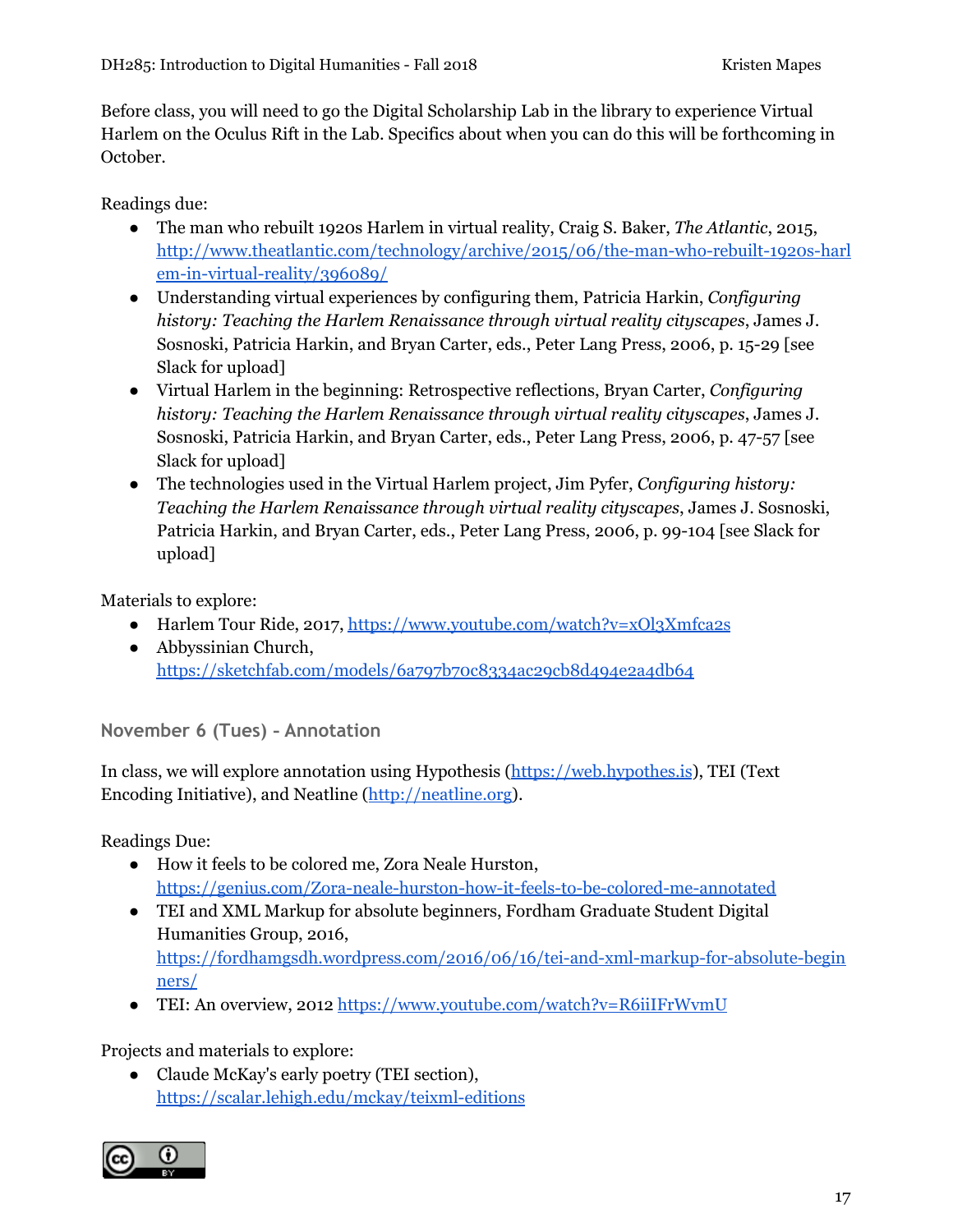- *Harlem Shadows*, TEI edition, <https://github.com/c-forster/harlem-shadows/blob/master/harlem-shadows.tei.xml>
- Neatline Demos, <http://neatline.org/demos/>

**November 8 (Thurs) - Walking Harlem**

**Assignment due:** Project Critique 4 (DUE AT 11:59PM ON FRI, NOV 9)

The class will divide up into 5 groups to cover the 5 tours suggested in the book below. Before class, read the required sections plus the text for your group's walk. During class, we will enter this the content of the tours into an Omeka Curatescape project (like the Malcolm X in Lansing project).

Readings due:

- *Walking Harlem: The ultimate guide to the cultural capital of Black America*, Karen F. Taborn, 2018, Rutgers University Press: New Brunswick, NJ, p. 151-182
- Your group's Harlem walk itinerary from the book

Project to review:

• Malcolm X in Lansing, <http://projects.leadr.msu.edu/malcolmxinlansing/>

**November 13 (Tues) - Work on Projects - Class in Library (Digital Scholarship Lab)**

**November 15 (Thurs) - Work on Projects - Class in Library (Digital Scholarship Lab)**

**Assignment due:** Project Proposal - Refined

**November 20 (Tues) - Crowdsourcing - Class held online only**

Video explaining [instructions](https://mediaspace.msu.edu/media/CrowdsourcingExplanation11202018Class/1_u64e3mks) for the online class

Readings due:

- Crowdsourcing in the digital humanities, Melissa Terras, *A New Companion to Digital Humanities*, 2nd Edition, Edited by Susan Schreibman, Ray Siemens, John Unsworth, 2016, p. 420-438 [available via MSU Libraries as an ebook, [http://catalog.lib.msu.edu/record=b11860138~S39a\]](http://catalog.lib.msu.edu/record=b11860138~S39a)
- Building, Launching, and Running your Zooniverse Project: Best Practices for Engagement & Success (including Introduction, How to build a great project, The launch rush, In for the long haul), <https://help.zooniverse.org/best-practices/>

Projects to explore:

- Decoding Punch Cards <https://www.zooniverse.org/projects/buzzbean/decoding-punch-cards>
- Plus one project you choose yourself
	- Here are places to find projects:

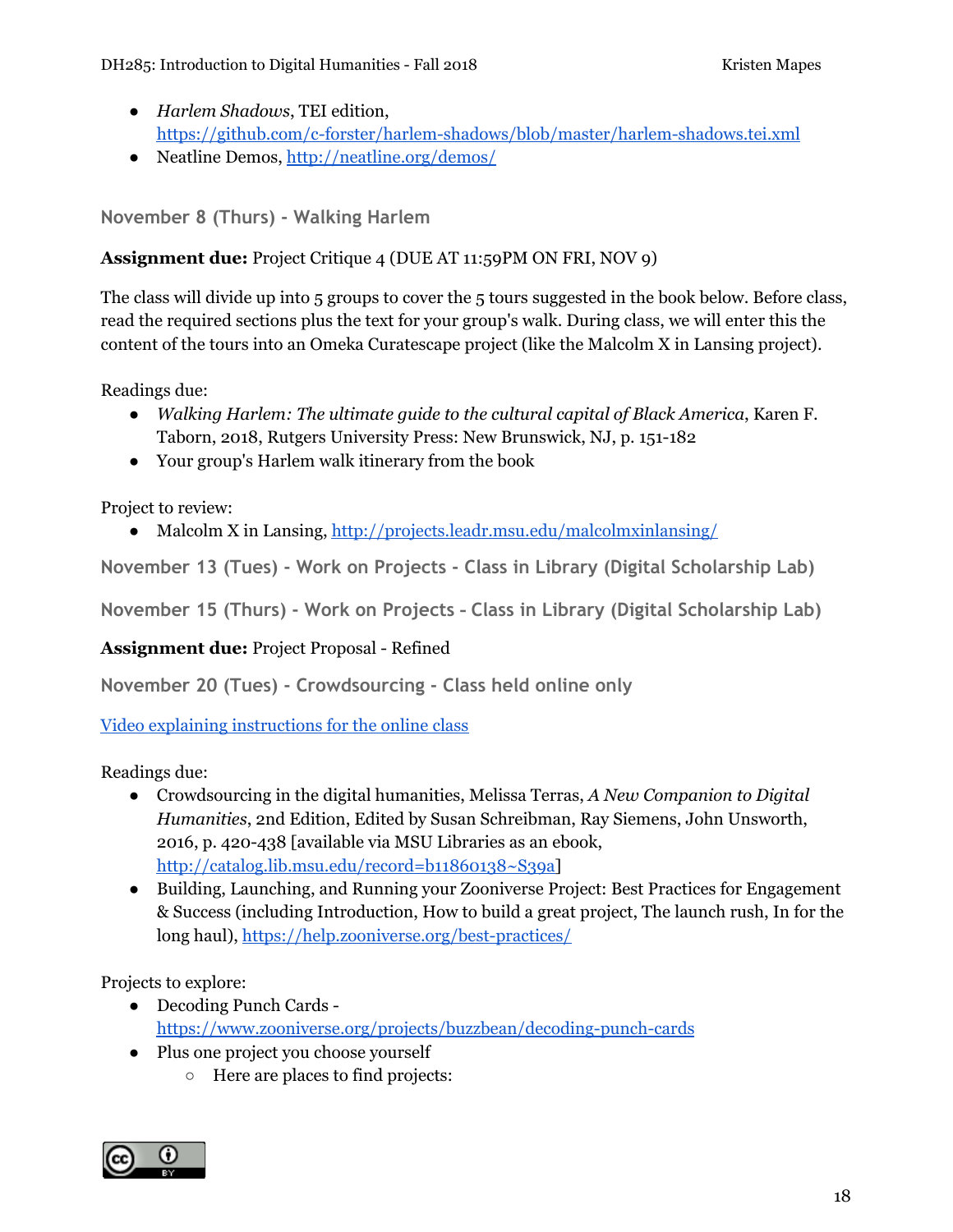- Zooniverse [https://www.zooniverse.org/projects?discipline=history&page=1&status=liv](https://www.zooniverse.org/projects?discipline=history&page=1&status=live) [e](https://www.zooniverse.org/projects?discipline=history&page=1&status=live)
- Library of Congress <https://crowd.loc.gov/>
- Smithsonian <https://transcription.si.edu/browse?filter=all&sort=>
- New York Public Library Community Oral History Project <http://transcribe.oralhistory.nypl.org/>
- New York Public Library Space/Time Directory Surveyor [http://spacetime.nypl.org/surveyor/#/7516ddc0-a73c-0133-b645-0050568](http://spacetime.nypl.org/surveyor/#/7516ddc0-a73c-0133-b645-00505686d14e) [6d14e](http://spacetime.nypl.org/surveyor/#/7516ddc0-a73c-0133-b645-00505686d14e)
- Newberry Library <https://publications.newberry.org/digital/mms-transcribe/index>

**November 27 (Tues) - Exam Review**

We will fill out a Project Evaluation ([http://go.cal.msu.edu/dhprojectevaltemplate\)](http://go.cal.msu.edu/dhprojectevaltemplate) for a digital project together and discuss the upcoming exam.

**November 29 (Thurs) - Exam - Class in the Library (Red Cedar West Room)**

**December 4 (Tues) - Work on Projects - Class in Linton Hall**

**December 6 (Thurs) - Work on Projects - Class in Linton Hall**

**Assignment due:** Draft project presentation

**Final Exam Week - Project Presentations - Class in Library (3 West Instruction Room)**

**Assignments due:** Final project presentation Final Project [due on Friday, December 14, 5:00pm]